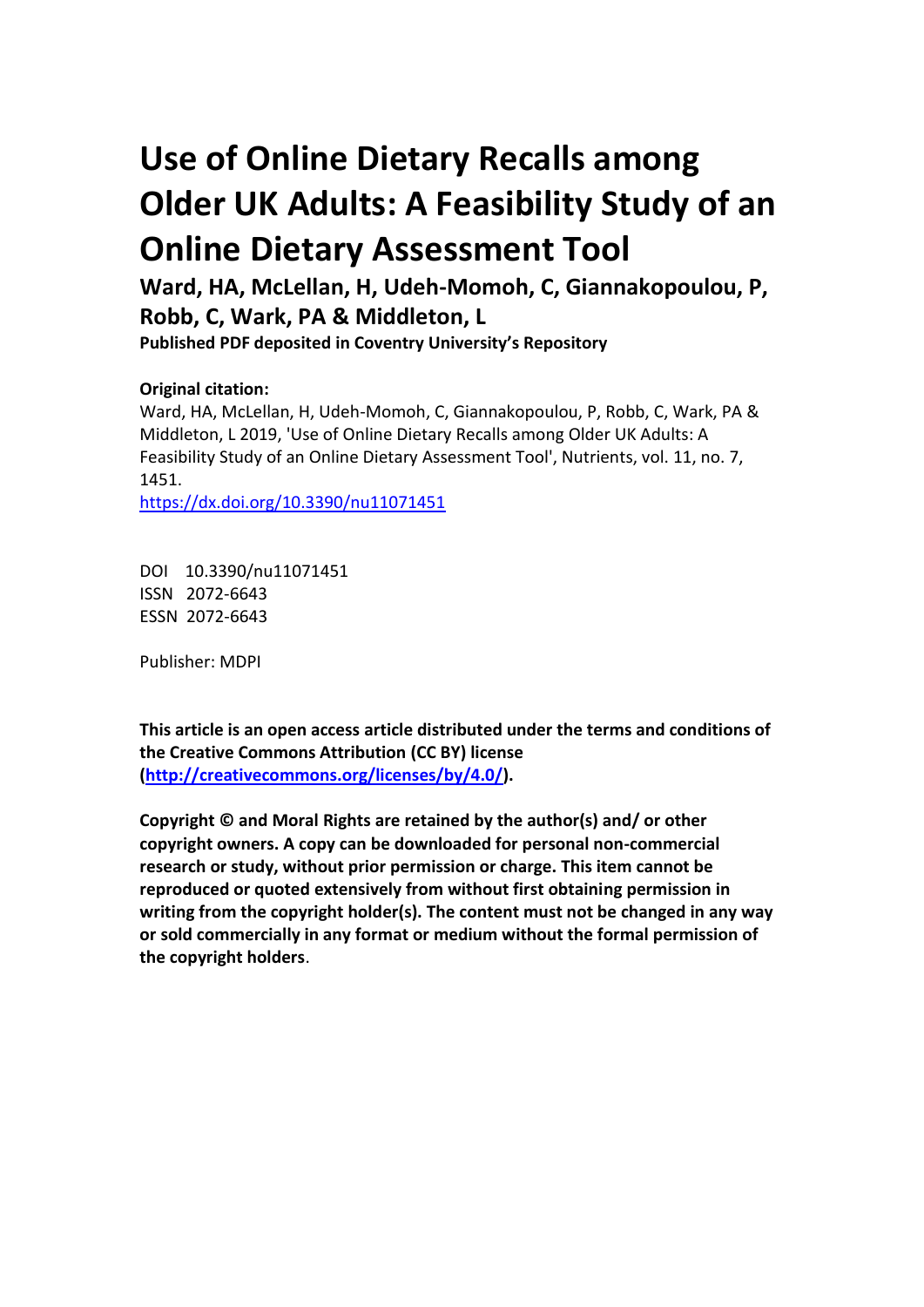

*Article*

## **Use of Online Dietary Recalls among Older UK Adults: A Feasibility Study of an Online Dietary Assessment Tool**

**Heather A. Ward 1,[\\*](https://orcid.org/0000-0002-2721-2404) , Heather McLellan <sup>2</sup> , Chi Udeh-Momoh <sup>2</sup> [,](https://orcid.org/0000-0002-7357-4692) Parthenia Giannakopoulou <sup>2</sup> , Catherine Robb <sup>2</sup> , Petra A. Wark 3,[4](https://orcid.org/0000-0003-1020-4640) and Lefkos Middleton <sup>2</sup>**

- <sup>1</sup> Department of Epidemiology and Biostatistics, School of Public Health, Imperial College London, London W2 1PG, UK
- <sup>2</sup> Department of Neuroepidemiology and Ageing, School of Public Health, Imperial College London, London W6 8RP, UK
- <sup>3</sup> Faculty of Health and Life Sciences, Coventry University, Coventry CV1 5FB, UK
- <sup>4</sup> Department of Primary Care and Public Health, School of Public Health, Imperial College London, London W6 8RP, UK
- **\*** Correspondence: heather.ward@imperial.ac.uk; Tel.: +44-011-020-7594-5081

Received: 21 May 2019; Accepted: 24 June 2019; Published: 27 June 2019



**Abstract:** This study examined the feasibility of including myfood24, an online 24-hour dietary recall tool, in a cohort studies of older adults. Participants (*n* = 319) were recruited during follow-up visits for the CHARIOT-Pro Sub-study, a prospective study of cognitively healthy adults aged 60–85 years at baseline. Email invitations were sent over three consecutive months, with weekly reminders. Multivariable regression models were applied to examine the number of recalls completed in relation to technology readiness (TR) scores and demographic characteristics. Ninety-four percent of people agreed to participate. Among participants, 67% completed at least one recall, and 48% completed two or more. Participants who completed multiple recalls reported higher self-confidence with technology and received a higher TR score than those who did not complete any recalls. A one-point higher TR score was associated with higher odds of completing three recalls compared to zero recalls (OR 1.70, 95% CI 0.96–3.01); this association was further attenuated after adjustment for demographic and other TR-related covariates (OR 1.35, 95% CI 0.63–2.88). This study demonstrates reasonable participation rates for a single myfood24 recall among older adults participating in a cohort study but suggests that further support may be required to obtain multiple recalls in this population.

**Keywords:** myfood24; dietary recall; online; dietary assessment; older adults; cohort

#### **1. Introduction**

Unhealthy diets are a risk factor for developing chronic disease, including heart disease, stroke, cancer, diabetes and chronic lung disease [\[1\]](#page-8-0). As the global population ages, further research into the nature of diet-disease associations at different life stages is required. An ongoing challenge for nutritional epidemiology is accurate dietary assessment. Commonly used methods of dietary assessment within cohort studies include a semi-quantitative food frequency questionnaire (FFQ) or a 24-hour recall (24HR). In the latter, an inventory of all foods and beverages consumed in the past 24 h is taken. The advantages and limitations of each method have been well-described elsewhere [\[2\]](#page-8-1). For the 24HR, there is evidence that multiple recalls yield higher validity relative to biomarkers than single recalls [\[3](#page-8-2)[,4\]](#page-8-3), but the expense of multiple interviewer-administered recalls is prohibitive for most cohort studies. As a cost-effective alternative, online tools to collect self-administered 24HR have been developed.

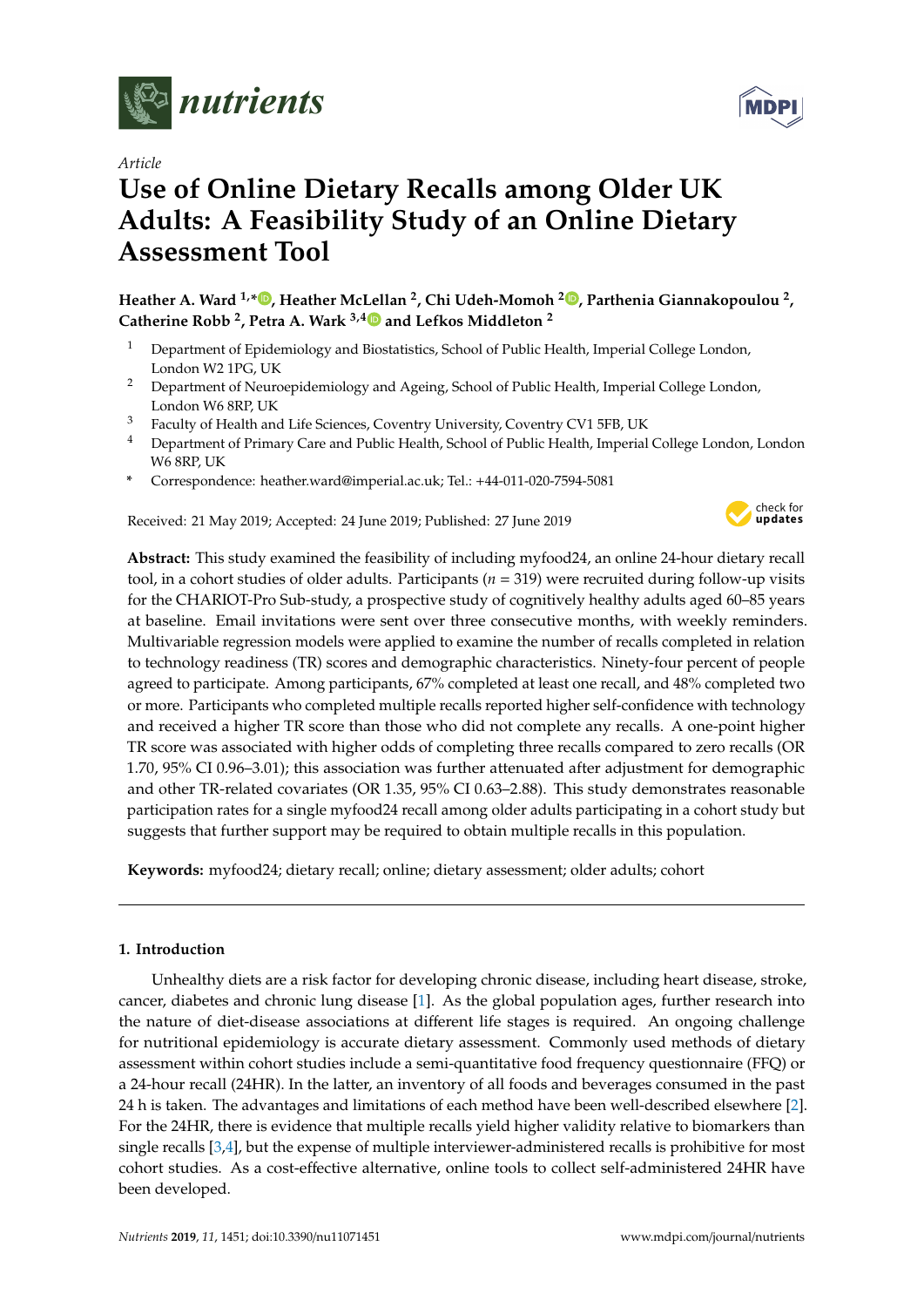Several systems for collecting online 24HR have been developed internationally [\[5](#page-8-4)[–8\]](#page-9-0). Overall, the online recalls have broadly demonstrated acceptable usability and validity [\[7](#page-9-1)[,9–](#page-9-2)[11\]](#page-9-3). However, there has been limited research to date on participation rates in online dietary assessment tools among older adults; in many studies, the results for adults over the age of 65 are pooled with those from younger adults. Touvier et al. included adults 48–75 years of age in a validation study of NutriNet-Santé, but reported on the overall participation rate rather than by age group [\[7\]](#page-9-1). A feasibility study of the Automated Self-Administered 24-hour dietary recall (ASA-24) among US adults 56–80 years of age highlighted the challenge of access: 60% invited reported no access to Internet, and adults 72–80 years of age were less likely than younger adults to have access to Internet/computer [\[12\]](#page-9-4). The ASA-24 (Canadian version) was used in a validation study among older adult Canadians, but participation results were not presented separately for relatively older and younger adults (over/under 65 years of age) [\[13\]](#page-9-5). Otherwise, feasibility studies have predominantly focused on adults younger than 70 years of age [\[14–](#page-9-6)[17\]](#page-9-7). As such, the potential for collecting repeat online 24HRs for older adults remains unknown.

Myfood24 is an online 24HR dietary assessment tool aimed at the UK adult population [\[8\]](#page-9-0). The instrument has demonstrated feasibility in a clinical setting [\[18\]](#page-9-8) and good validity among adults (<65 years of age) [\[11\]](#page-9-3). It therefore has the potential be a useful tool among older adults. However, previous studies of myfood24 included only a small subgroup of adults over 65 years of age (*n* = 5) [\[8\]](#page-9-0). The aim of the present study is to determine the feasibility of including myfood24 as a dietary assessment tool for cohort studies of older adults.

#### **2. Materials and Methods**

#### *2.1. Participant Recruitment*

Participants for the myfood24 feasibility study were recruited from within the CHARIOT-Pro Sub-study (Imperial College London study site). CHARIOT-Pro is a prospective study of cognitively healthy adults (60–85 years of age) to characterize risk factors (health, lifestyle, cognitive, and biomedical) for the development of Alzheimer's disease. In brief, CHARIOT-Pro participants were recruited from the CHARIOT register, a database of ~30,000 healthy research volunteers in West London, as well as through self-referral or referral via alternative means (e.g., family, friend, neighbour, etc.) [\[19\]](#page-9-9). Participants included the sub-study were identified as cognitively normal based on a zero score on the Clinical Dementia Rating Scale (CDR global score) and age- and education-adjusted RBANS score (Repeatable Battery for Assessment of Neuropsychological Status [\[20\]](#page-9-10)) of less than 1.5 standard deviation below normal. Further details of the CHARIOT-Pro main study and sub-study, including recruitment, inclusion criteria, and schedule of visits, can be found online at <ClinicalTrials.gov> (Identifier: NCT02114372). This study has received National Research Ethics Services approval and internal Imperial College London Research Ethics, Joint Research Compliance Office approval. Prior to consenting to join the CHARIOT-Pro study in writing, participants were provided with a detailed study information sheet outlining study procedures, risks and benefits associated with participation. The present analysis is limited to data collected as part of the myfood24 feasibility study and participant demographic data (age, sex, education).

All participants in the CHARIOT-Pro Sub-study were invited to join the myfood24 feasibility pilot study during a follow-up clinic visit between December 2016 and December 2018. Participants were given a brief demonstration of the myfood24 system by study research staff and advised that they would be asked to complete the recall at home on three occasions (once per month). Email invitations to complete myfood24 following the clinic visit were sent over three consecutive months, with a weekly reminder sent during the three weeks that followed each monthly invitation. The invitation and reminder days were the same for all participants within each monthly cycle, but the invitation and reminder days varied from month to month to accommodate weekday and weekend dietary variation. The initial invitation was sent during the first week of each month, and for approximately half of the data collection periods, the dietary recall data requested was from a weekend day.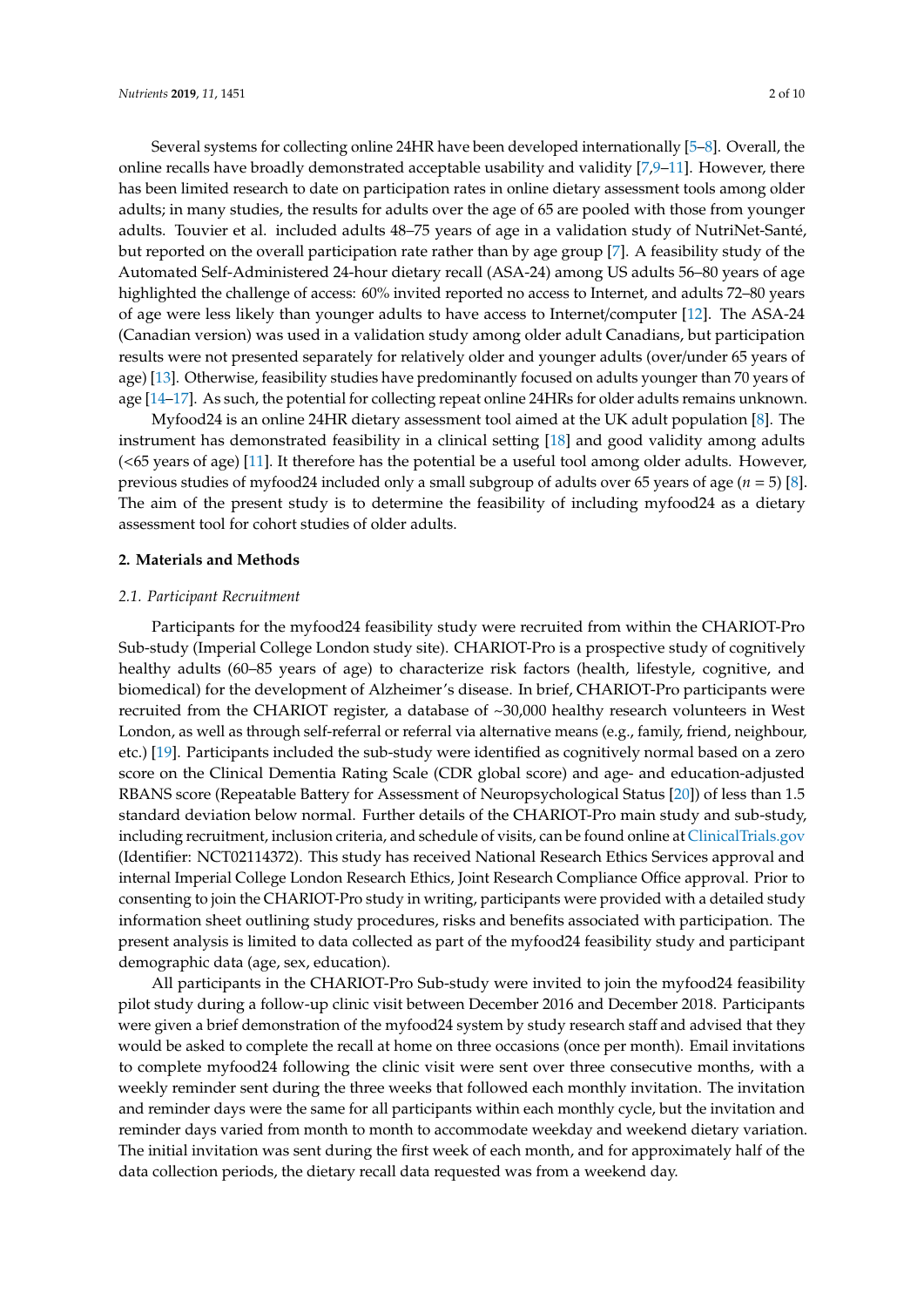#### *2.2. Myfood24*

Myfood24 is an online 24-hour dietary recall tool targeted for use within large-scale epidemiological studies in the UK. The development of this instrument has been described previously [\[1](#page-8-0)[,2\]](#page-8-1), and a demo of the program can be viewed at [www.myfood24.org.](www.myfood24.org) In brief, the myfood24 recall site allows participants to either search for and identify foods and beverages individually, or to compile a list of all foods and beverages consumed and then be guided through a search for further details of each item. Each item can be linked to an eating occasion (i.e., breakfast, lunch, evening dinner, snack, drink). Myfood24 contains a UK-specific database (Version 1.0, myfood24, University of Leeds, West Yorkshire, England) of 40,274 generic and branded food items, with associated food composition data for nutrient calculation [\[21\]](#page-9-11). Portion sizes are either entered manually or as multiples of the suggested average portion size. Myfood24 includes prompts for commonly forgotten foods and foods regularly consumed in combination with each other, warnings for eating occasions that do not contain any data, and a final review before submission. In the present feasibility study, participants were asked to report all foods and beverages consumed in the preceding day (midnight to midnight). Across the two-year data collection period, the day of week on which the email was sent varied to allow variation in weekday and weekend participation. However, the participants were able to choose when they initiated the recall. It was possible to pause the completion of myfood24, but after 24 h of inactivity the system would delete the incomplete recall. Participants were also invited to complete a brief user questionnaire to provide feedback on their experience with myfood24.

#### *2.3. Technology Readiness Index*

Upon recruitment to the myfood24 feasibility study, participants completed a technology readiness questionnaire (TRQ), which included general questions on confidence with technology, Internet ability and frequency of Internet access, previous completion of diet diaries, and previous completion of online diet diaries. In addition, the TRQ included an abbreviated Technology Readiness Index (TRI) designed for adults 50 years or older [\[22\]](#page-9-12). The original TRI is a 36-item scale assessing extent of agreement/disagreement with statements that reflect optimism, innovativeness, discomfort and security in user experiences with technology [\[23\]](#page-9-13); ten of these items were retained for the abbreviated version used in the present study. The overall technology readiness (TR) score for each respondent was obtained by averaging the scores of the four dimensions in the TRI: (Optimism) plus (Innovativeness) plus (6-Discomfort) plus (6-Insecurity); the possible range of TR scores was between one and five. The TRQ questionnaire was omitted from data collection for the first 89 participants due to an administrative error.

#### *2.4. Statistical Methods*

Descriptive statistics were calculated as medians and interquartile ranges for continuous variables, and as frequencies and percentages for categorical variables. Multinomial logistic regression models were conducted to examine the TR scores in relation to the probability of completing myfood24 recalls (zero, one, two or three); the models were first adjusted for age at recruitment for myfood24 and sex, and then additionally for education (years), confidence with technology, Internet ability, and frequency of Internet use. Participants with missing data were excluded from statistical testing.

The quality of the dietary data collected using the myfood24 recalls was evaluated by comparing total energy intake in relation to frequently used cut-offs for excessively extreme energy intakes (<500 kcal/day, >3500 kcal/day) [\[24\]](#page-10-0).

#### **3. Results**

Three hundred and nineteen individuals were invited to participate in the myfood24 feasibility pilot, with consent obtained from 299 (93.7%) of those invited (Table [1\)](#page-4-0). Among those who refused to consent ( $n = 20$ ), lack of access to/skills with computers ( $n = 4$ ) and lack of time were reported ( $n = 1$ );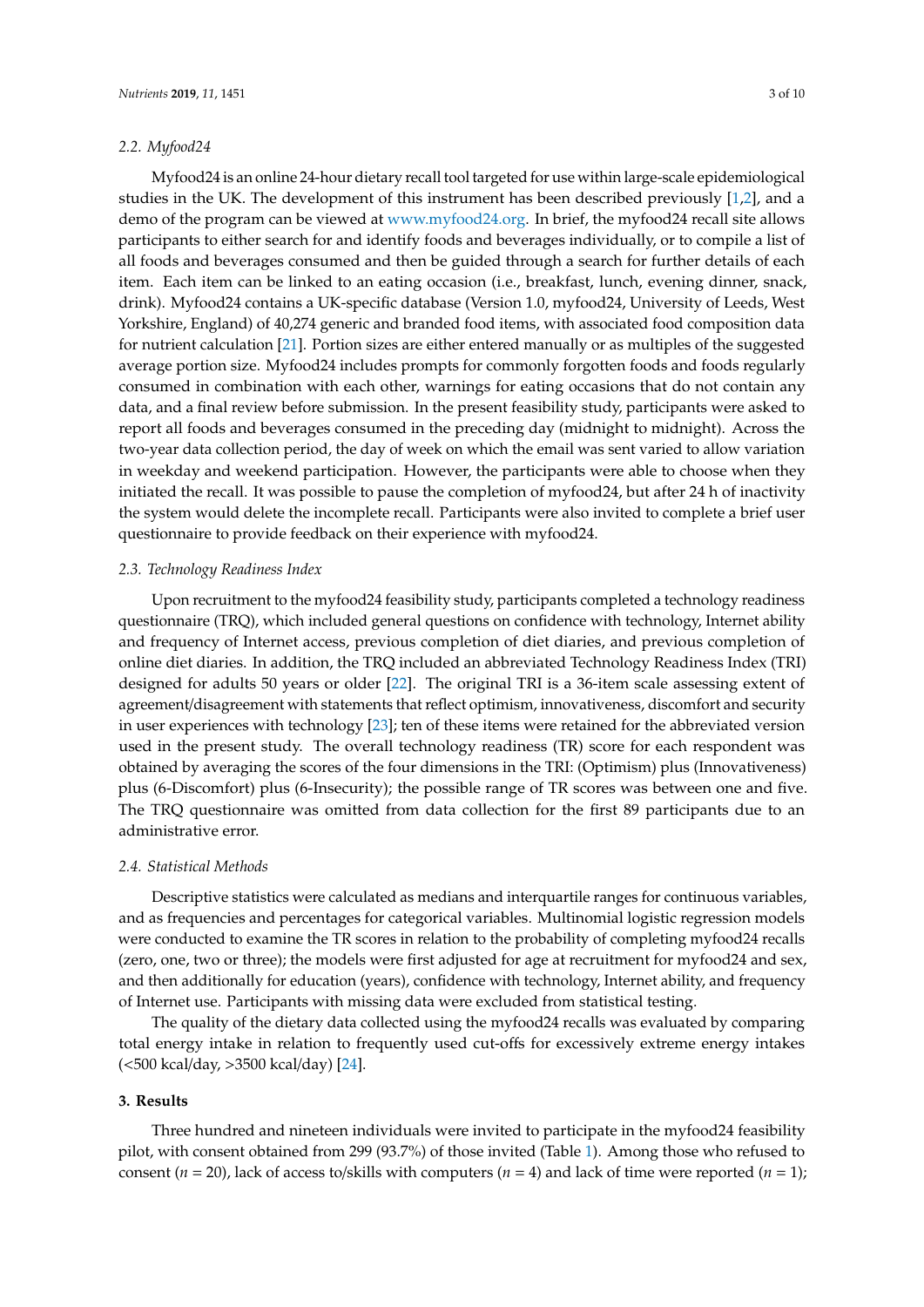however, most refusers did not provide a reason (*n* = 15). Those who refused consent had a higher median age than those who consented (men: 75.3 years vs. 72.5 years, women 80.2 years vs. 71.3 years). Seventeen participants withdrew (5.3% of those who had consented; similar proportions of men and women). The reasons for withdrawal were: not recalling consent (*n* = 2), preference for paper copies ( $n = 1$ ), reporting that the experience was too time consuming ( $n = 2$ ) or difficult ( $n = 5$ ), or no reason was given (*n* = 7). The median age of those who withdrew was higher than those who remained in the study (men: 77.0 and 71.0 years; women 77.4 and 71.5 years, respectively).

|                                 | <b>Total</b>  | Women<br>$(n = 159)$ |                             | Men<br>$(n = 160)$ |                             |
|---------------------------------|---------------|----------------------|-----------------------------|--------------------|-----------------------------|
| Recruited<br>$(n = 319)$        | $n$ (%)       | $n$ (%)              | Age, years<br>Median, (IQR) | $n$ (%)            | Age, years<br>Median, (IQR) |
| Consented                       | 299<br>(93.7) | 150 (94.3)           | 71.3 (68.1–76.7)            | 149 (93.1)         | $72.5(68.1 - 75.2)$         |
| Refused                         | 20(6.3)       | 9(5.7)               | $80.2(77.9 - 82.0)$         | 11(6.9)            | 75.3 (73.4–78.0)            |
| Recalls ompleted<br>$(n = 282)$ |               | $n$ (%)              | Age, years<br>Median, (IOR) | $n$ (%)            | Age, years<br>Median, (IQR) |
| $\theta$                        | 94 (33.3)     | 51(36.2)             | 71.9 (68.7–76.7)            | 43(30.5)           | 72.9 (68.3–75.4)            |
|                                 | 54 (19.1)     | 23(16.3)             | 71.3 (67.5–77.1)            | 31(22.0)           | 70.7 (68.0–74.9)            |
| 2                               | 59(20.9)      | 21(14.9)             | 74.1 (67.6–77.4)            | 38(27.0)           | 71.4 (68.9–74.6)            |
| 3                               | 75(26.6)      | 46(32.6)             | $69.1(67.3 - 74.2)$         | 29(20.6)           | 71.3 (66.9–74.3)            |

<span id="page-4-0"></span>**Table 1.** Summary of study recruitment for the myfood24 feasibility study within the CHARIOT-Pro sub-study.

Among the 282 participants who consented and remained in the study, 66.6% completed one or more recalls (Table [1\)](#page-4-0). The number of recalls completed by men and women was broadly similar, with a slightly higher proportion of women completing three recalls (32.6% vs. 20.6%). Participants who completed the TRQ were similar in age, sex, education, and number of recalls completed to those who did not (Supplementary Table S1).

Higher years of education were reported by those who completed two or more recalls (median 17 years) compared to those who completed no recalls (median 15.5 years) (Table [2\)](#page-5-0). Adults ages 70 or greater comprised 58.9% of the study population; there was a relatively higher proportion of adults in this age category who did not complete any recalls (65.9%) compared to those who completed two or three recalls (54.8%) (Table [2\)](#page-5-0). Participants who completed only one myfood24 recall reported the most prior experience with diet diaries (54.8%); in contrast, a higher proportion of those who completed multiple myfood24 recalls reported experience with online or smartphone records (20.4%). Participants who did not complete any recalls were most likely to rate their Internet ability as 'Fair' (23.6%) or 'Good' (31.9%). In contrast, those who completed two or three recalls were most likely to rate their Internet ability as 'Very good' (31.5%) or 'Excellent' (25.0%). Similarly, frequency of daily Internet access was higher among participants completing one recall (90.3%) or multiple recalls (92.6%) compared to zero recalls (81.9%). Participants who completed two or three recalls reported higher self-rated confidence with technology and received higher overall TR scores relative to those who completed one or zero recalls.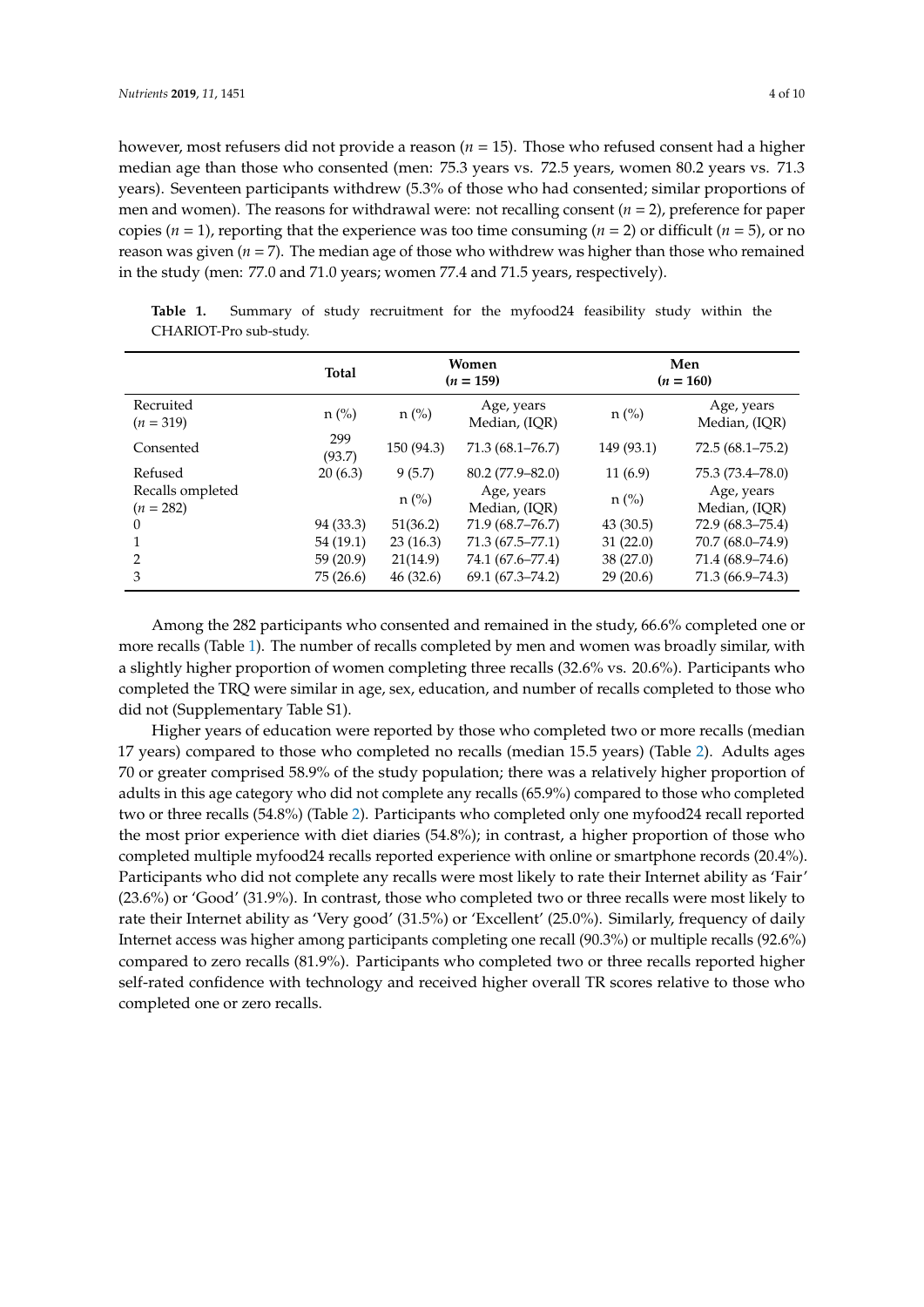|                                                            | <b>Completed Zero Recalls</b><br>$(n = 94)$ | <b>Completed One Recall</b><br>$(n = 54)$ | <b>Completed Two or Three Recalls</b><br>$(n = 134)$ |  |
|------------------------------------------------------------|---------------------------------------------|-------------------------------------------|------------------------------------------------------|--|
|                                                            | $n$ (%) +                                   | $n$ (%) $\ddagger$                        | $n$ (%) §                                            |  |
| Women                                                      | 51(54.3)                                    | 23(42.6)                                  | 67(50.0)                                             |  |
| Education, years <sup>++</sup>                             | $15.5(13-18)$                               | $16(13-18)$                               | $17(15-18)$                                          |  |
| Aged 70 years or older                                     | 62(65.9)                                    | 31 (57.4)                                 | 73 (54.8)                                            |  |
| Previously completed diet diary: no                        | 41(56.9)                                    | 14 (45.2)                                 | 56 (51.9)                                            |  |
| Previously completed diet diary: yes                       | 31(43.1)                                    | 17(54.8)                                  | 52(48.1)                                             |  |
| Previously completed online/smartphone<br>diet record: no  | 63 (87.5)                                   | 25(80.6)                                  | 86 (79.6)                                            |  |
| Previously completed online/smartphone<br>diet record: yes | 9(12.5)                                     | 6(19.4)                                   | 22(20.4)                                             |  |
| Self-rated ability to use the Internet                     |                                             |                                           |                                                      |  |
| Poor                                                       | 6(8.3)                                      | 2(6.5)                                    | 1(0.9)                                               |  |
| Fair                                                       | 17(23.6)                                    | 6(19.4)                                   | 11(10.2)                                             |  |
| Good                                                       | 23(31.9)                                    | 9(29.0)                                   | 35(32.4)                                             |  |
| Very good                                                  | 14 (19.4)                                   | 8(25.8)                                   | 34(31.5)                                             |  |
| Excellent                                                  | 12(16.7)                                    | 6(19.4)                                   | 27(25.0)                                             |  |
| Frequency of using the Internet at home                    |                                             |                                           |                                                      |  |
| Less than once a week                                      | 3(4.2)                                      | 2(6.5)                                    | 2(1.9)                                               |  |
| 1-6 times per week                                         | 10(13.9)                                    | 1(3.2)                                    | 6(5.6)                                               |  |
| Daily                                                      | 59 (81.9)                                   | 28(90.3)                                  | 100(92.6)                                            |  |
|                                                            | Median, IQR                                 | Median, IOR                               | Median, IOR                                          |  |
| Self-rated confidence with technology<br>$(scale 1-10)$    | $7(5-8)$                                    | $7(5-9)$                                  | $8(7-9)$                                             |  |
| TR score                                                   | $3.2(2.8-3.6)$                              | $3.2(2.8-3.5)$                            | $3.5(2.9-3.8)$                                       |  |

<span id="page-5-0"></span>**Table 2.** Completion of zero vs. one or more myfood24 recalls: comparison of demographic and technology readiness characteristics.

† Missing data: education (*n* = 2); all aspects of TRQ (*n* = 22). ‡ Missing data: education (*n* = 5); all spects of TRQ (*n* = 23). § Missing data: education ( $n = 3$ ); all aspects of TRQ ( $n = 26$ ).  $\overline{1}$  median (interquartile range).

In age- and sex-adjusted multinomial regression models, each additional point in TR score was associated with higher odds of completing three recalls compared to zero recalls (OR 1.70, 95% CI 0.96–3.01); this association was attenuated after adjustment for education and other aspects of the TR questionnaire (OR 1.35, 95% CI 0.63–2.88; Table [3\)](#page-5-1). No association between the TRQ and the odds of completing one or two recalls was detected in the multivariable models. However, as a covariate in the multivariable models, education was associated with higher odds of completing two recalls [OR per year of education 1.15, 95% CI 1.00–1.33)], or three recalls [OR per year of education 1.14, 95% CI 1.01–1.29)], independent of age, sex, and characteristics from the technology readiness questionnaire. Age was not significantly associated with the number of recalls completed in either the simple or the multivariable analyses.

<span id="page-5-1"></span>**Table 3.** Multinomial logistic regression analysis of TR scores in relation to the number of online recalls completed.

|                               | OR   | $(95\% \text{ CI})$ | <i>v</i> -Value |
|-------------------------------|------|---------------------|-----------------|
| Model 1                       |      |                     |                 |
| Technology readiness score *: |      |                     |                 |
| One recall                    | 0.98 | $(0.49 - 1.97)$     | 0.96            |
| Two recalls                   | 1.40 | $(0.75 - 2.63)$     | 0.29            |
| Three recalls                 | 1.70 | $(0.96 - 3.01)$     | 0.068           |
| Model 2                       |      |                     |                 |
| Technology readiness score *: |      |                     |                 |
| One recall                    | 1.10 | $(0.44 - 2.75)$     | 0.85            |
| Two recalls                   | 0.87 | $(0.37 - 2.03)$     | 0.75            |
| Three recalls                 | 1.35 | $(0.63 - 2.8)$      | 0.44            |

*N* = 210 due to missing data. \* Reference group: zero recalls. Model 1 Age and sex adjusted. Model 2: Adjusted for age, sex, education (years), self-rated Internet ability, frequency of Internet use, self-rated confidence with technology.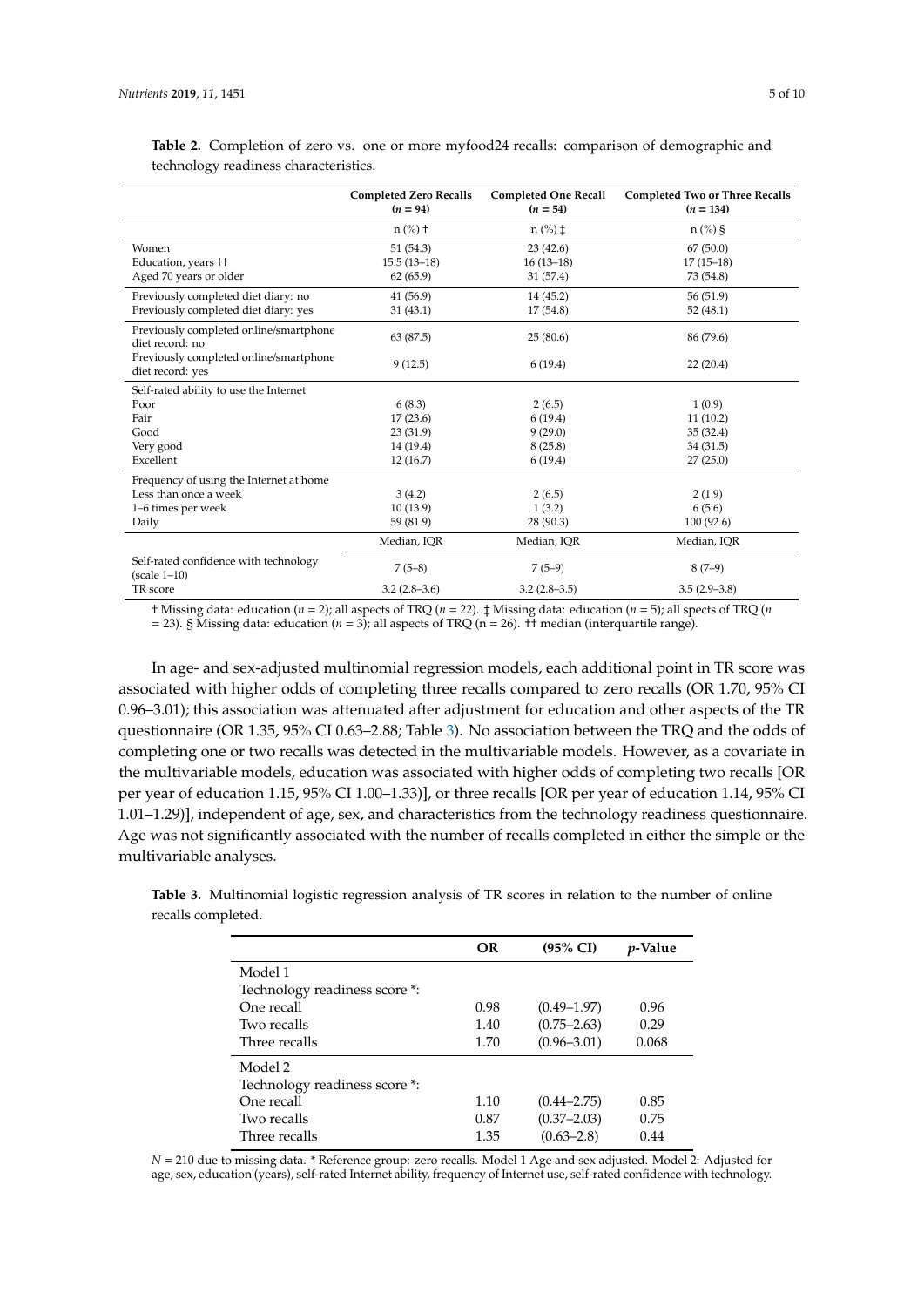Most recalls included energy values did not fall outside excessively extremes: 98.4% of values from the first recall, 99.2% of values from the second recall, and 97.3% of values from the third recall were within the range of 500 kcal to 3500 kcal.

Ninety-four percent of users (*n* = 188) completing the brief user questionnaire reported that they did not require assistance to open and complete myfood24. They described the overall experience with myfood24 mostly as 'some parts difficult, some parts easy' (46.3%), 'easy' (28.2%) or 'very easy' (9.6%). A small proportion of participants described their experience as 'difficult' (12.8%) or 'very difficult' (2.7%). When asked if they preferred myfood24 or the FFQ administered in CHARIOT-PRO, a large proportion indicated no preference (28.7%) or that they had not yet completed the FFQ (37.0%). There was a slightly higher proportion of participants that preferred myfood24 over the FFQ (17.0% versus 13.3%).

As informal qualitative feedback, study administrators reported that most common issues mentioned by participants included: (1) lack of homemade meal choices, (2) time consuming to enter entire recipes if food consumed not listed, (3) lack of specific brands, and (4) absence of food and beverage items consumed as part of a specialized diet.

#### **4. Discussion**

This is the first feasibility study of online dietary assessment that has focused specifically on older adults. The overall participation rates were encouraging: two-thirds of participants completed as least one recall, and nearly half of those invited completed two or more recalls. However, previous research has shown greater precision when multiple online dietary recalls were completed [\[25\]](#page-10-1), therefore efforts to identify ways to improve participation rates are warranted. In the present study, education was associated with higher likelihood of completing multiple recalls. Additionally, individuals who did not agree to participate or agreed but later withdrew from the study, were older than those who consented to participate and who remained in the study. Therefore, efforts to increase participation in the myfood24 instrument, or comparable tools, may be more effective if relatively older adults and adults with lower levels of education are better supported and/or followed-up.

The potential importance of technology readiness in the context of completing online dietary recalls has been noted by other researchers [\[26\]](#page-10-2). In the present study, participants who did not complete any myfood24 recalls had different TRQ profiles relative to participants who had completed one or more myfood24 recalls: the former reported lower self-rated ability with the Internet and received lower overall scores for confidence with technology. However, the TRQ components were not statistically significant in multivariable models adjusting for age and education. It is possible that the absence of an association between TR score and completion of online recalls could be due to the relatively limited variation across education levels in the CHARIOT-Pro study. Participation bias in epidemiological research has been described previously: participants are more likely to be female, employed, and of relatively higher education and socioeconomic status [\[27\]](#page-10-3). This bias is larger among older adults, where those who participate in research studies are likely to be healthier and more active than same-aged adults who do not participate in research [\[28\]](#page-10-4). Participants in the present study were recruited from the CHARIOT-Pro Sub-study, which in itself recruited from the Chariot Register, a database populated through invitations to general practitioners in the West and Central London regions. In this study, response rates were higher among practices with a larger older population, lower socioeconomic disadvantage, and a higher proportion of white patients [\[19\]](#page-9-9). During the development of myfood24, self-rated technology confidence scores were lower among a small group of older adults (over the age of 65, *n* = 4) who completed myfood24 recalls compared to younger adults, but the scores were not evaluated in relation to completion of recalls [\[8\]](#page-9-0). In other fields of research, dimensions of the TRQ have been associated with the likelihood of adults complying with an e-booking system for medical appointments [\[29\]](#page-10-5) and the likelihood of parents using an app to report child immunization [\[30\]](#page-10-6). The present analysis within a relatively highly educated and older population does not indicate that technological readiness is associated with later completion of online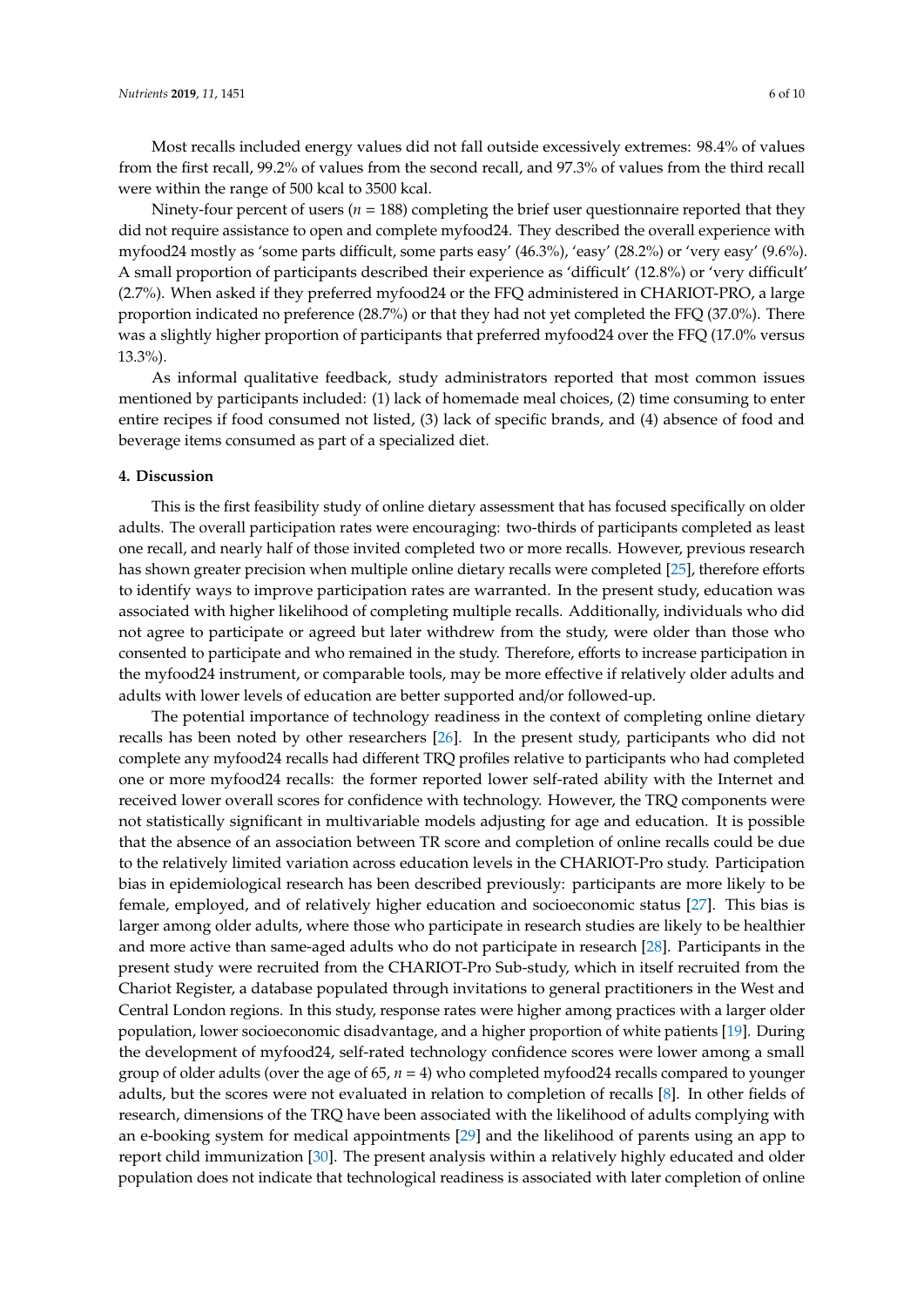dietary recalls, but further research in populations with a wider range of demographic characteristics may be informative.

The present study contributes to a relatively limited literature on electronic dietary recall feasibility among older adults; in many studies, the results for adults over the age of 65 are pooled with those from younger adults. In the NutriNet Santé study, overall participation was high: from an initial sample of 170 participants, only 15 did not complete any recalls, and five withdrew from the study; age-group specific participation statistics were not reported (age range 49–75 years) for relatively older and younger adults [\[7\]](#page-9-1). Feedback on the ASA24 online recall system among older Canadian adults was mixed: the majority indicated they felt confident (64.3%) and did not feel they needed tech support (77%) to complete the ASA24, but a large proportion of participants also found ASA24 to be unnecessarily complex (50.4%), cumbersome (43.4%) and not something they would use frequently (45.1%) [\[13\]](#page-9-5). The Canadian ASA24 study included adults of a wide range (45–87 years), and used both telephone and online recalls, therefore it is not possible to compare age-specific participation rates for online recalls to those obtained in the present analysis. Knowledge gaps remain regarding the approximate level of participation in online dietary recalls that could be expected in studies of adults aged 60 years and older.

Obtaining high levels of participation for myfood24 in future studies of older adults may depend on multiple factors, including the cognitive function of participants and the level of training/support offered. Participants in the myfood24 feasibility study had undergone cognitive function assessment and screening prior to recruitment; for populations of older adults with poorer cognitive function, more accurate dietary data may be obtained through observer report rather than self-report [\[31,](#page-10-7)[32\]](#page-10-8). In the present study, a brief demonstration of the myfood24 system was presented during the clinic visit. It is possible that additional support may have yielded higher participation rates for completing the recalls after the clinic visit; for example, completing the first recall in the clinic with assistance available. We are not aware of any studies that have been designed to compare participation rates of older adults in online dietary recalls under varying levels of support. Therefore the prospect of higher participation rates with greater in-person support is speculative, and evidence from other populations has indicated that the provision of assistance did not improve the validity of data from online recalls [\[33\]](#page-10-9). In addition to research into improving participation rates, the validity of myfood24 among older adults is yet to be established. A validation study of adults (18 to 65 years of age) collected a range of concentration, recovery, and predictive nutrient biomarkers and estimates of energy expenditure (accelerometry, calorimetry), and found that myfood24 yielded comparable estimates to the more costly interviewer-administered 24HR [\[11\]](#page-9-3). However, assessments of reporting accuracy among older adults can be affected by age-related changes in memory, body weight, vision and motor skills [\[32\]](#page-10-8), also because older adults commonly under eat, which may be incorrectly perceived as underreporting [\[34\]](#page-10-10). Continued recognition of the potential differences between younger and older adults with respect to dietary assessment in general, and specifically within the context of online tools, is warranted.

Strengths of the present analysis include a two-year data collection period, which allowed for a relatively large sample size for a feasibility study, and the use of screening tests to identify adults with poor cognitive function prior to recruitment in the present study. One limitation of the present study is that we did not collect feedback information from participants who agreed to participate but did not complete any recalls, which could have provided helpful insight into improving the participation rates for myfood24 or comparable online dietary recalls tools in future studies. We also did not use any qualitative assessment of feasibility, which would have complemented our findings by providing more in-depth insight into the barriers to and facilitators of participation to using an online 24 h dietary assessment tool in this user group. The plausibility of the energy intakes reported in the myfood24 recalls may have been overestimated as the cut-offs used may be more appropriate for a younger population with greater energy expenditure and energy intake. Characteristics of the CHARIOT register from which participants in the present study were drawn were described above; our results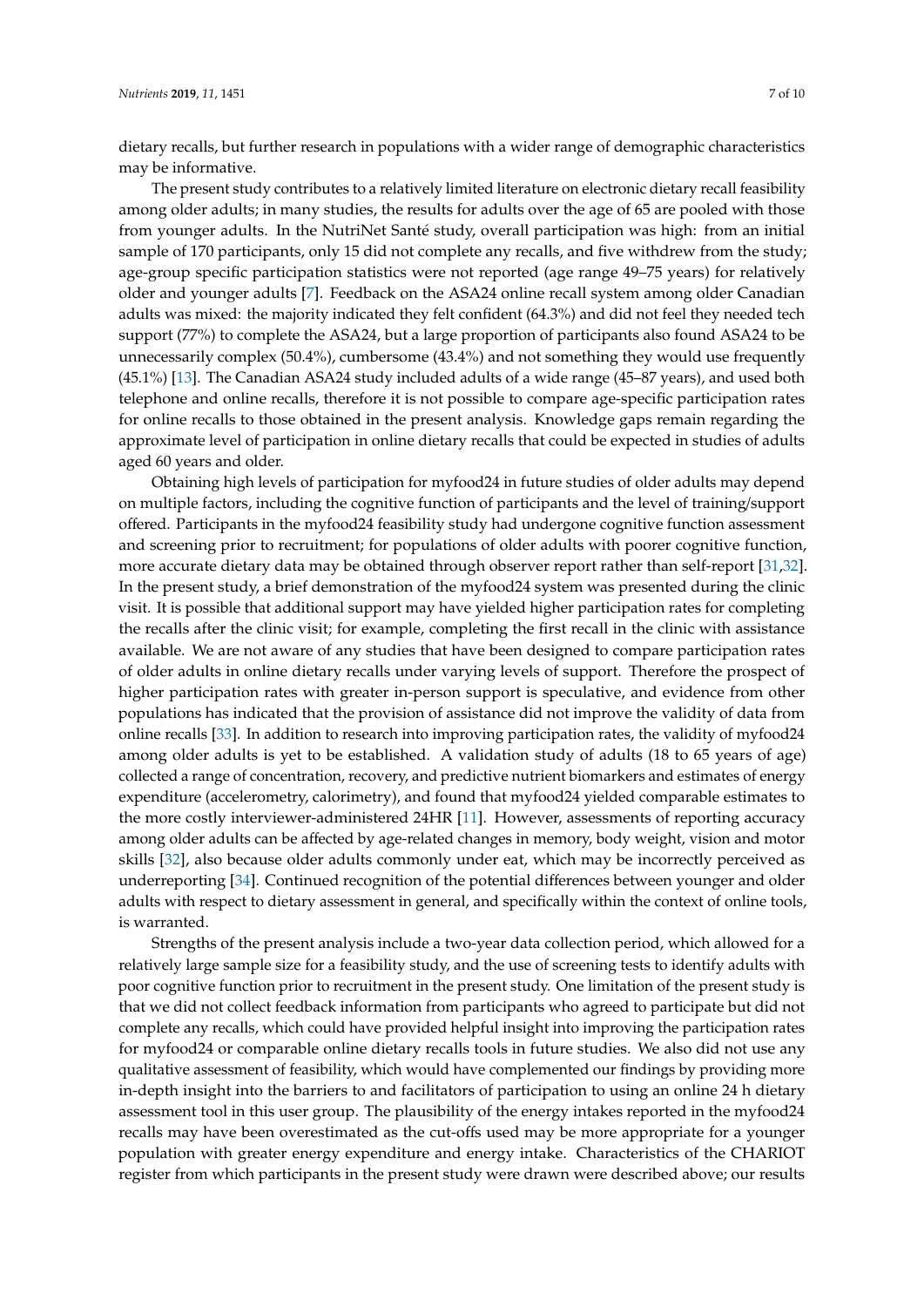In conclusion, the present study demonstrated that the collection of at least one myfood24 dietary recall from the majority of participants in a cohort of older adults is feasible, and suggests that additional support and/or recruitment effort may be required to collect multiple recalls. Education level was associated with completing one or more recall, therefore the participation rate for this instrument in future studies may depend on the education level of the cohort. The field of electronic dietary assessment tools continues to develop. Ongoing assessment of the feasibility and validity of online dietary recalls will help inform the design of future epidemiological studies of older adults.

**Supplementary Materials:** The following are available online at http://[www.mdpi.com](http://www.mdpi.com/2072-6643/11/7/1451/s1)/2072-6643/11/7/1451/s1, Table S1: Comparison of participants missing TRQ compared to those who completed the TRQ.

**Author Contributions:** Conceptualization, H.A.W. and P.A.W.; methodology, H.A.W. and P.A.W.; formal analysis, H.A.W.; data curation, H.M., C.R.; writing—original draft preparation, H.A.W.; writing—review and editing, H.M., P.A.W., C.R., C.U.-M., L.M..; supervision, L.M.; project administration, C.U.-M., H.M, P.G.; funding acquisition, L.M. All authors reviewed and approved the final version of the manuscript.

**Funding:** This research received no external funding.

**Acknowledgments:** We would like to thank the participants and research staff who have contributed to CHARIOT-Pro and the CHARIOT-Pro Sub-Study. The present feasibility study was funded through the School of Public Health Seed Funding Programme, Imperial College London. Myfood24 was developed through Medical Research Council funding, grant G110235 by a collaborative project between the University of Leeds (PI Janet Cade) and Imperial College London. Requests to use myfood24 should be made to myfood24@leeds.ac.uk. The Technology Readiness Index is copyrighted by A. Parasuraman and Rockbridge Associates, Inc. 2000 and is used with permission. This scale may be duplicated only with written permission from the authors.

**Conflicts of Interest:** The authors declare no conflict of interest. Janssen Research & Development, LLC., funded the CHARIOT-Pro sub-study, from which participants for the present study were recruited. LM served as principal study investigator for CHARIOT-Pro at Imperial College of London (ICL), has a consultancy agreement with Eli Lilly, Astra Zeneca and Takeda and is National Coordinator for the TOMMORROW, Amaranth and Generation Clinical Studies; and does not hold any agreement with any of the funders in relation to patents, products in development relevant to this study or marketed products.

#### **References**

- <span id="page-8-0"></span>1. World Health OrganizationWHO.*Noncommunicable Diseases Country Profiles 2018*; WHO: Geneva, Switzerland, 2018.
- <span id="page-8-1"></span>2. Thompson, F.E.; Subar, A.F. Dietary Assessment Methodology. In *Nutrition in the Prevention and Treatment of Disease*; Elsevier: Amsterdam, The Netherlands, 2017; pp. 5–48.
- <span id="page-8-2"></span>3. Freedman, L.S.; Commins, J.M.; Moler, J.E.; Arab, L.; Baer, D.J.; Kipnis, V.; Midthune, D.; Moshfegh, A.J.; Neuhouser, M.L.; Prentice, R.L.; et al. Pooled Results From 5 Validation Studies of Dietary Self-Report Instruments Using Recovery Biomarkers for Energy and Protein Intake. *Am. J. Epidemiol.* **2014**, *180*, 172–188. [\[CrossRef\]](http://dx.doi.org/10.1093/aje/kwu116) [\[PubMed\]](http://www.ncbi.nlm.nih.gov/pubmed/24918187)
- <span id="page-8-3"></span>4. Freedman, L.S.; Commins, J.M.; Moler, J.E.; Willett, W.; Tinker, L.F.; Subar, A.F.; Spiegelman, D.; Rhodes, D.; Potischman, N.; Neuhouser, M.L.; et al. Pooled Results From 5 Validation Studies of Dietary Self-Report Instruments Using Recovery Biomarkers for Potassium and Sodium Intake. *Am. J. Epidemiol.* **2015**, *181*, 473–487. [\[CrossRef\]](http://dx.doi.org/10.1093/aje/kwu325)
- <span id="page-8-4"></span>5. Subar, A.F.; Kirkpatrick, S.I.; Mittl, B.; Zimmerman, T.P.; Thompson, F.E.; Bingley, C.; Willis, G.; Islam, N.G.; Baranowski, T.; McNutt, S.; et al. The Automated Self-Administered 24-hour dietary recall (ASA24): A resource for researchers, clinicians, and educators from the National Cancer Institute. *J. Acad. Nutr. Diet.* **2012**, *112*, 1134–1137. [\[CrossRef\]](http://dx.doi.org/10.1016/j.jand.2012.04.016) [\[PubMed\]](http://www.ncbi.nlm.nih.gov/pubmed/22704899)
- 6. Liu, B.; Young, H.; Crowe, F.L.; Benson, V.S.; Spencer, E.A.; Key, T.J.; Appleby, P.N.; Beral, V. Development and evaluation of the Oxford WebQ, a low-cost, web-based method for assessment of previous 24 h dietary intakes in large-scale prospective studies. *Public Health Nutr.* **2011**, *14*, 1998–2005. [\[CrossRef\]](http://dx.doi.org/10.1017/S1368980011000942) [\[PubMed\]](http://www.ncbi.nlm.nih.gov/pubmed/21729481)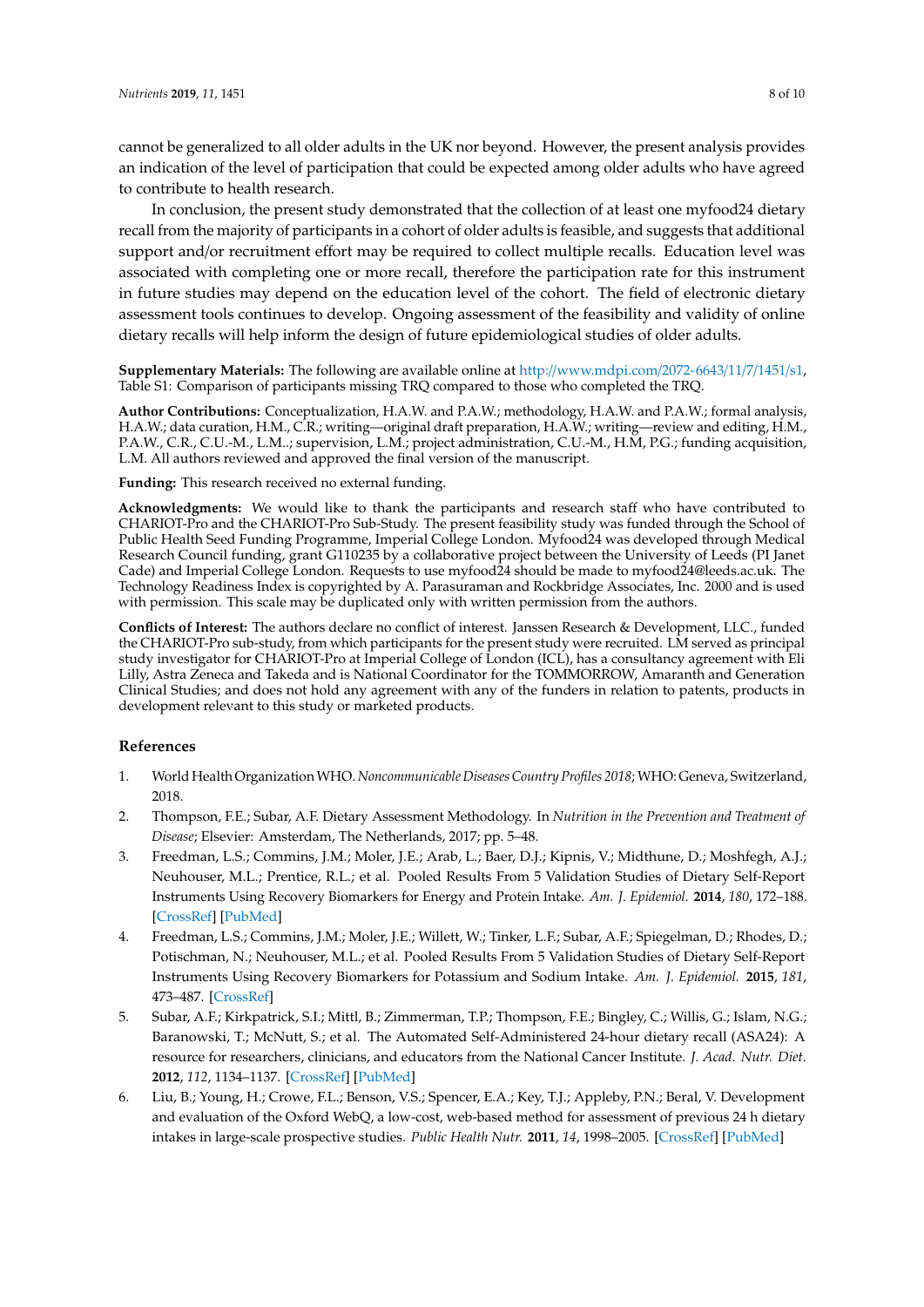- <span id="page-9-1"></span>7. Touvier, M.; Kesse-Guyot, E.; Méjean, C.; Pollet, C.; Malon, A.; Castetbon, K.; Hercberg, S. Comparison between an interactive web-based self-administered 24 h dietary record and an interview by a dietitian for large-scale epidemiological studies. *Br. J. Nutr.* **2011**, *105*, 1055–1064. [\[CrossRef\]](http://dx.doi.org/10.1017/S0007114510004617)
- <span id="page-9-0"></span>8. Carter, M.C.; Albar, S.A.; Morris, M.A.; Mulla, U.Z.; Hancock, N.; Evans, C.E.; Alwan, N.A.; Greenwood, D.C.; Hardie, L.J.; Frost, G.S.; et al. Development of a UK Online 24-h Dietary Assessment Tool: myfood24. *Nutrients* **2015**, *7*, 4016–4032. [\[CrossRef\]](http://dx.doi.org/10.3390/nu7064016) [\[PubMed\]](http://www.ncbi.nlm.nih.gov/pubmed/26024292)
- <span id="page-9-2"></span>9. Thompson, F.E.; Dixit-Joshi, S.; Potischman, N.; Dodd, K.W.; Kirkpatrick, S.I.; Kushi, L.H.; Alexander, G.L.; Coleman, L.A.; Zimmerman, T.P.; Sundaram, M.E.; et al. Comparison of Interviewer-Administered and Automated Self-Administered 24-Hour Dietary Recalls in 3 Diverse Integrated Health Systems. *Am. J. Epidemiol.* **2015**, *181*, 970–978. [\[CrossRef\]](http://dx.doi.org/10.1093/aje/kwu467) [\[PubMed\]](http://www.ncbi.nlm.nih.gov/pubmed/25964261)
- 10. Kirkpatrick, S.I.; Subar, A.F.; Douglass, D.; Zimmerman, T.P.; Thompson, F.E.; Kahle, L.L.; George, S.M.; Dodd, K.W.; Potischtnan, N. Performance of the Automated Self-Administered 24-hour Recall relative to a measure of true intakes and to an interviewer-administered 24-h recall. *Am. J. Clin. Nutr.* **2014**, *100*, 233–240. [\[CrossRef\]](http://dx.doi.org/10.3945/ajcn.114.083238) [\[PubMed\]](http://www.ncbi.nlm.nih.gov/pubmed/24787491)
- <span id="page-9-3"></span>11. Wark, P.A.; Hardie, L.J.; Frost, G.S.; Alwan, N.A.; Carter, M.; Elliott, P.; Ford, H.E.; Hancock, N.; Morris, M.A.; Mulla, U.Z.; et al. Validity of an online 24-h recall tool (myfood24) for dietary assessment in population studies: Comparison with biomarkers and standard interviews. *BMC Med.* **2018**, *16*, 136. [\[CrossRef\]](http://dx.doi.org/10.1186/s12916-018-1113-8) [\[PubMed\]](http://www.ncbi.nlm.nih.gov/pubmed/30089491)
- <span id="page-9-4"></span>12. Ettienne-Gittens, R.; Boushey, C.J.; Au, D.; Murphy, S.P.; Lim, U.; Wilkens, L. Evaluating the Feasibility of Utilizing the Automated Self-administered 24-hour (ASA24) Dietary Recall in a Sample of Multiethnic Older Adults. *Procedia Food Sci.* **2013**, *2*, 134–144. [\[CrossRef\]](http://dx.doi.org/10.1016/j.profoo.2013.04.021)
- <span id="page-9-5"></span>13. Gilsing, A.; Mayhew, A.; Payette, H.; Shatenstein, B.; Kirkpatrick, S.; Amog, K.; Wolfson, C.; Kirkland, S.; Griffith, L.; Raina, P.; et al. Validity and Reliability of a Short Diet Questionnaire to Estimate Dietary Intake in Older Adults in a Subsample of the Canadian Longitudinal Study on Aging. *Nutrients* **2018**, *10*, 1522. [\[CrossRef\]](http://dx.doi.org/10.3390/nu10101522) [\[PubMed\]](http://www.ncbi.nlm.nih.gov/pubmed/30336568)
- <span id="page-9-6"></span>14. Frankenfeld, C.L.; Poudrier, J.K.; Waters, N.M.; Gillevet, P.M.; Xu, Y. Dietary Intake Measured from a Self-Administered, Online 24-Hour Recall System Compared with 4-Day Diet Records in an Adult US Population. *J. Acad. Nutr. Diet.* **2012**, *112*, 1642–1647. [\[CrossRef\]](http://dx.doi.org/10.1016/j.jand.2012.06.003) [\[PubMed\]](http://www.ncbi.nlm.nih.gov/pubmed/22878341)
- 15. Galante, J.; Adamska, L.; Young, A.; Young, H.; Littlejohns, T.J.; Gallacher, J.; Allen, N. The acceptability of repeat Internet-based hybrid diet assessment of previous 24-h dietary intake: Administration of the Oxford WebQ in UK Biobank. *Br. J. Nutr.* **2016**, *115*, 681–686. [\[CrossRef\]](http://dx.doi.org/10.1017/S0007114515004821) [\[PubMed\]](http://www.ncbi.nlm.nih.gov/pubmed/26652593)
- 16. Arab, L.; Wesseling-Perry, K.; Jardack, P.; Henry, J.; Winter, A. Eight Self-Administered 24-Hour Dietary Recalls Using the Internet Are Feasible in African Americans and Whites: The Energetics Study. *J. Am. Diet. Assoc.* **2010**, *110*, 857–864. [\[CrossRef\]](http://dx.doi.org/10.1016/j.jada.2010.03.024) [\[PubMed\]](http://www.ncbi.nlm.nih.gov/pubmed/20497774)
- <span id="page-9-7"></span>17. Boeckner, L.S.; Pullen, C.H.; Walker, S.N.; Abbott, G.W.; Block, T. Use and reliability of the World Wide Web version of the Block Health Habits and History Questionnaire with older rural women. *J. Nutr. Educ. Behav.* **2002**, *34* (Suppl. 1), S20–S24. [\[CrossRef\]](http://dx.doi.org/10.1016/S1499-4046(06)60307-2)
- <span id="page-9-8"></span>18. Gianfrancesco, C.; Darwin, Z.; McGowan, L.; Smith, D.; Haddrill, R.; Carter, M.; Scott, E.; Alwan, N.; Morris, M.; Albar, S.; et al. Exploring the Feasibility of Use of An Online Dietary Assessment Tool (myfood24) in Women with Gestational Diabetes. *Nutrients* **2018**, *10*, 1147. [\[CrossRef\]](http://dx.doi.org/10.3390/nu10091147)
- <span id="page-9-9"></span>19. Larsen, M.E.; Curry, L.; Mastellos, N.; Robb, C.; Car, J.; Middleton, L.T. Development of the CHARIOT Research Register for the Prevention of Alzheimer's Dementia and Other Late Onset Neurodegenerative Diseases. *PLoS ONE* **2015**, *10*, e0141806. [\[CrossRef\]](http://dx.doi.org/10.1371/journal.pone.0141806)
- <span id="page-9-10"></span>20. Randolph, C.; Tierney, M.C.; Mohr, E.; Chase, T.N. The Repeatable Battery for the Assessment of Neuropsychological Status (RBANS): Preliminary Clinical Validity. *J. Clin. Exp. Neuropsychol.* **1998**, *20*, 310–319. [\[CrossRef\]](http://dx.doi.org/10.1076/jcen.20.3.310.823) [\[PubMed\]](http://www.ncbi.nlm.nih.gov/pubmed/9845158)
- <span id="page-9-11"></span>21. Carter, M.C.; Hancock, N.; Albar, S.A.; Brown, H.; Greenwood, D.C.; Hardie, L.J.; Frost, G.S.; Wark, P.A.; Cade, J.E. Development of a New Branded UK Food Composition Database for an Online Dietary Assessment Tool. *Nutrients* **2016**, *8*, 480. [\[CrossRef\]](http://dx.doi.org/10.3390/nu8080480) [\[PubMed\]](http://www.ncbi.nlm.nih.gov/pubmed/27527214)
- <span id="page-9-12"></span>22. Rose, J.; Fogarty, G. Technology Readiness and Segmentation Profile of Mature Consumers. In Proceedings of the 4th Biennial Conference of the Academy of World Business, Marketing and Management Development, Oulu, Finland, 12–15 July 2010; Volume 4.
- <span id="page-9-13"></span>23. Parasuraman, A. Technology Readiness Index (Tri). *J. Serv. Res.* **2000**, *2*, 307–320. [\[CrossRef\]](http://dx.doi.org/10.1177/109467050024001)